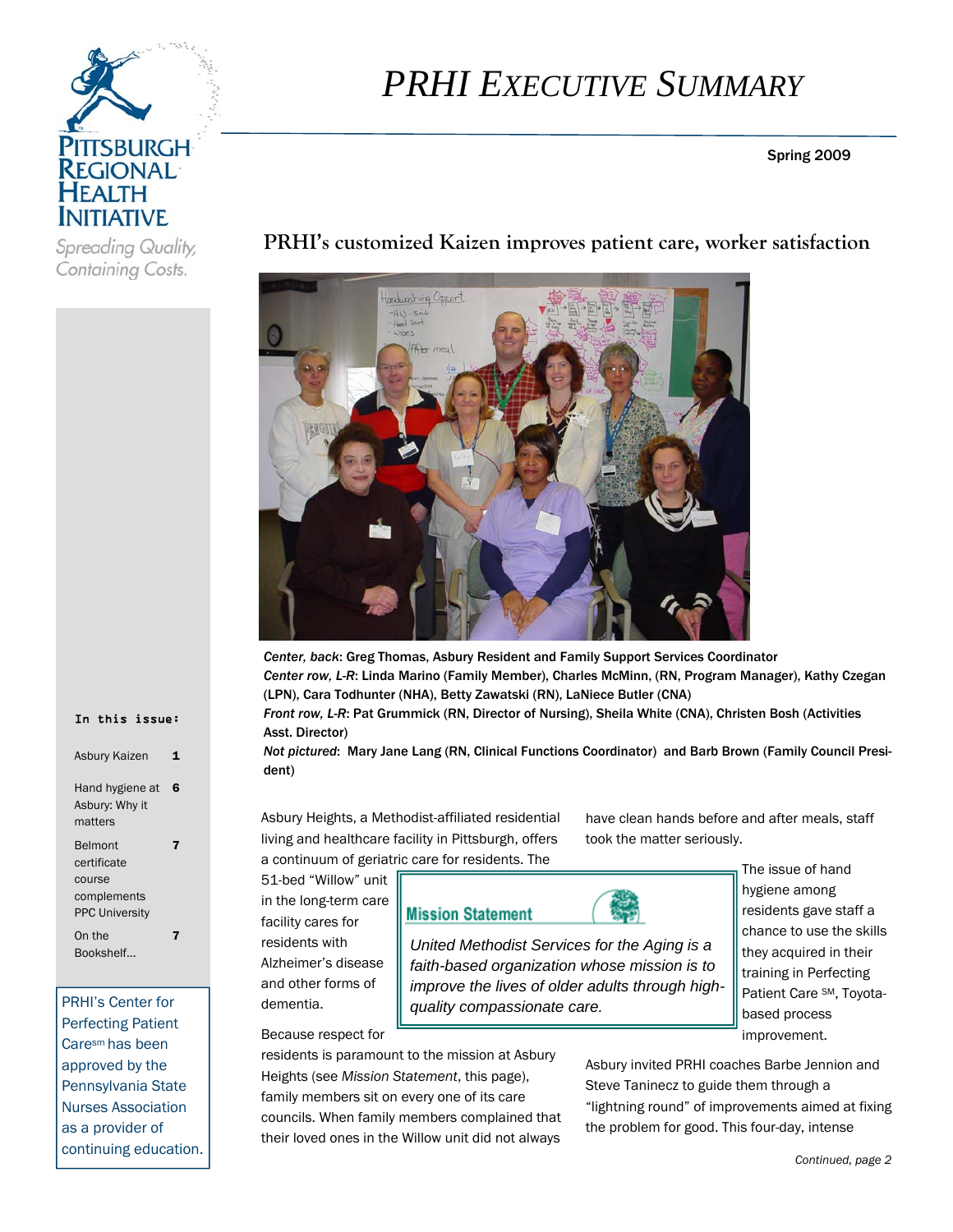## **Asbury Heights Kaizen improves patient care, worker satisfaction**



Plastic bags (above) tied onto carts created mess, hassle and waste. A \$30 cart accessory basket (below) solved the problem once and for all.

*"I love the waste basket on the cart! It saves motion and time."* — Willow CNA



problem-solving session is called Kaizen, which translates from the Japanese roughly as "change for the better." It calls for improving satisfaction, quality, time, and finances, as a result of removing waste from the system.

### **Preparation predicts success**

Jennion and Taninecz knew that a successful Kaizen must be designed well. They looked at the hand hygiene problem as a good candidate, because of its regular, repetitive nature, and its importance to the caregivers, residents and family members.

Prerequisite to any Kaizen is leadership involvement. Asbury's top management did not merely assent to a new project: they assigned a top administrative team leader, Stacey Mikelonis, to support the work. Milkelonis' highlevel Guidance Team of Asbury managers:

- selected a vibrant, cross-functional Kaizen Team to investigate, test, and implement improvements
- selected a team leader, Administrator Cara Todhunter, to shepherd the process
- agreed to remove barriers to the work as it proceeded, and do what was necessary to ensure that the Kaizen was successful.

## **Business case and metrics**

A clear statement of the business case focuses on the importance of the problem from the perspective of the patient, caregiver and institution. Money is not the entry point; the primary motivation is always the dignity and comfort of residents. The absence of a formal process for resident hand washing increased the chances of infection, a major concern in nursing homes, and resulted in a loss of dignity for patients and complaints by family members.

The goal of the Kaizen would be to make staff aware of the need for resident hand hygiene, establish a clear process and concerted training for all staff members. Initial observation suggested that residents underwent hand cleansing before and after meals less than one percent of the time. Success would be determined by:

• Follow-up observations to see whether hand hygiene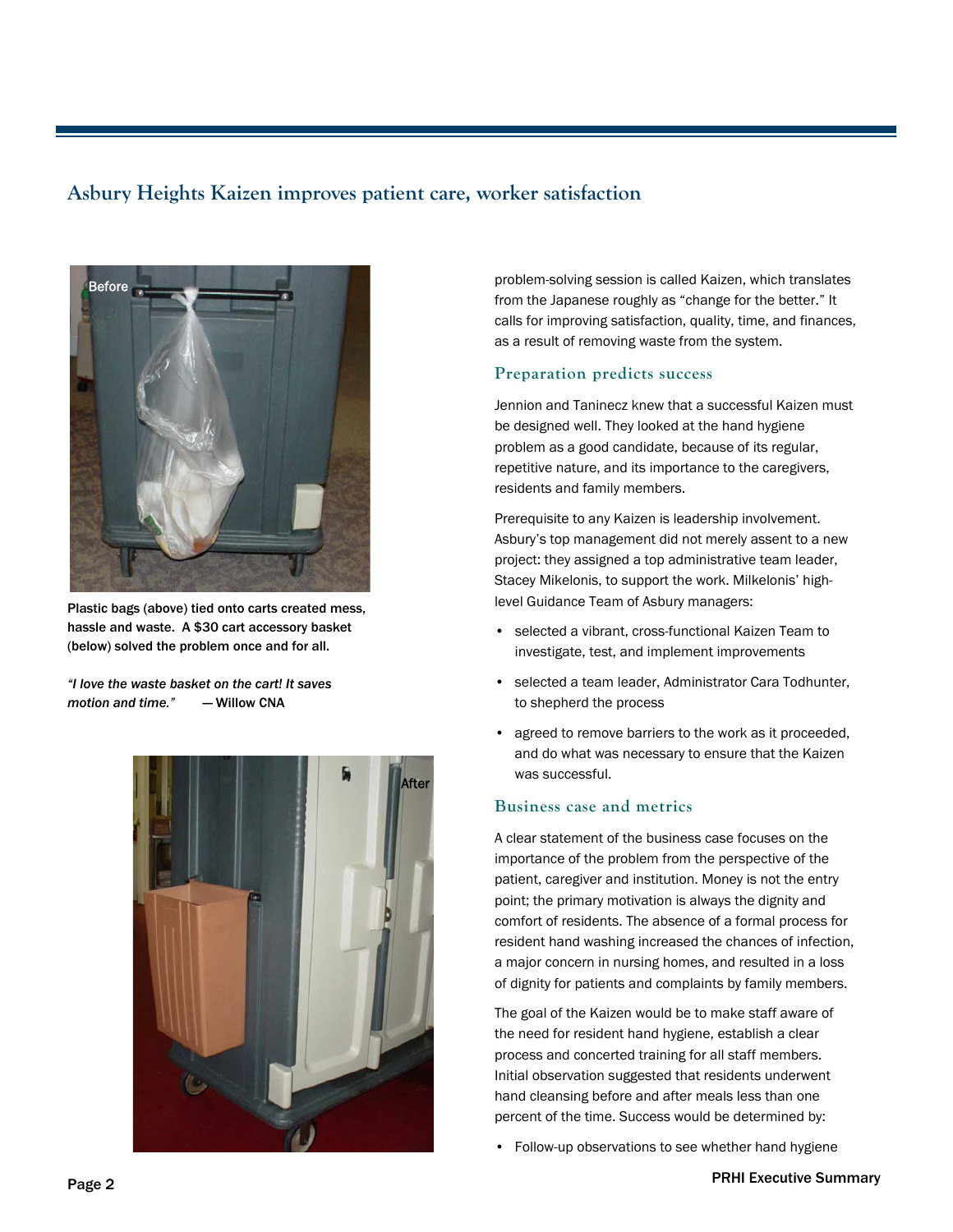increased

- Family council and resident feedback and surveys
- Analysis of utilization and cost of supplies (the last, not first, consideration)

### **Unmasking problems**

Establishing a blame-free environment is the key to unmasking systemic problems. Workers and residents want to do the right things, but a needlessly complex system can make it nearly impossible to do so. When the system produces those nearly inevitable slip-ups, workers often find themselves the object of blame. Acknowledgement by top managers that most problems are with the system, not the people, helps to reverse the culture of blame.

"The conversation went from, 'Staff isn't washing residents' hands,' to 'Are they aware that they're supposed to?'" said Jennion.

Fixing that first problem often yields dramatic results, and exposes an underlying web of problems which, once revealed, can also be fixed. At Asbury, the Kaizen Team began by describing known hand hygiene criteria: residents' hands were to be cleansed with gentle, antibacterial wipes before and after each meal. They then designed a "current state map" of how it's done now; and a "future state map" describing the ideal process.

The question boiled down to this: *How could it be made easy for residents' hands to be cleaned properly as required?* From this question, the first steps emerged. The wipes obviously, two of them—had to be in an obvious and consistent place on meal trays, had to come in a packet that was easy to open, in a size large enough to be convenient, and couldn't be too expensive.

### **Go and see**

The Kaizen Team observed hand hygiene during meal times, and immediately saw problems that the staff had been working around for years. Even with staff members trying as hard as they could, knowing why they were being observed, success was achieved only about 44% of the time.



Clothing protectors were stored in various inappropriate places, far from the point of use. (above)

The Director of Facility Services fashioned hooks to hold the protectors on the side of the food carts, (right) making them handier and less likely to be thrown away. Resulting savings in one unit alone topped \$3,000 per year.

*"The hook on the cart for the clothing protectors is brilliant!"* 

— Shelley, CNA

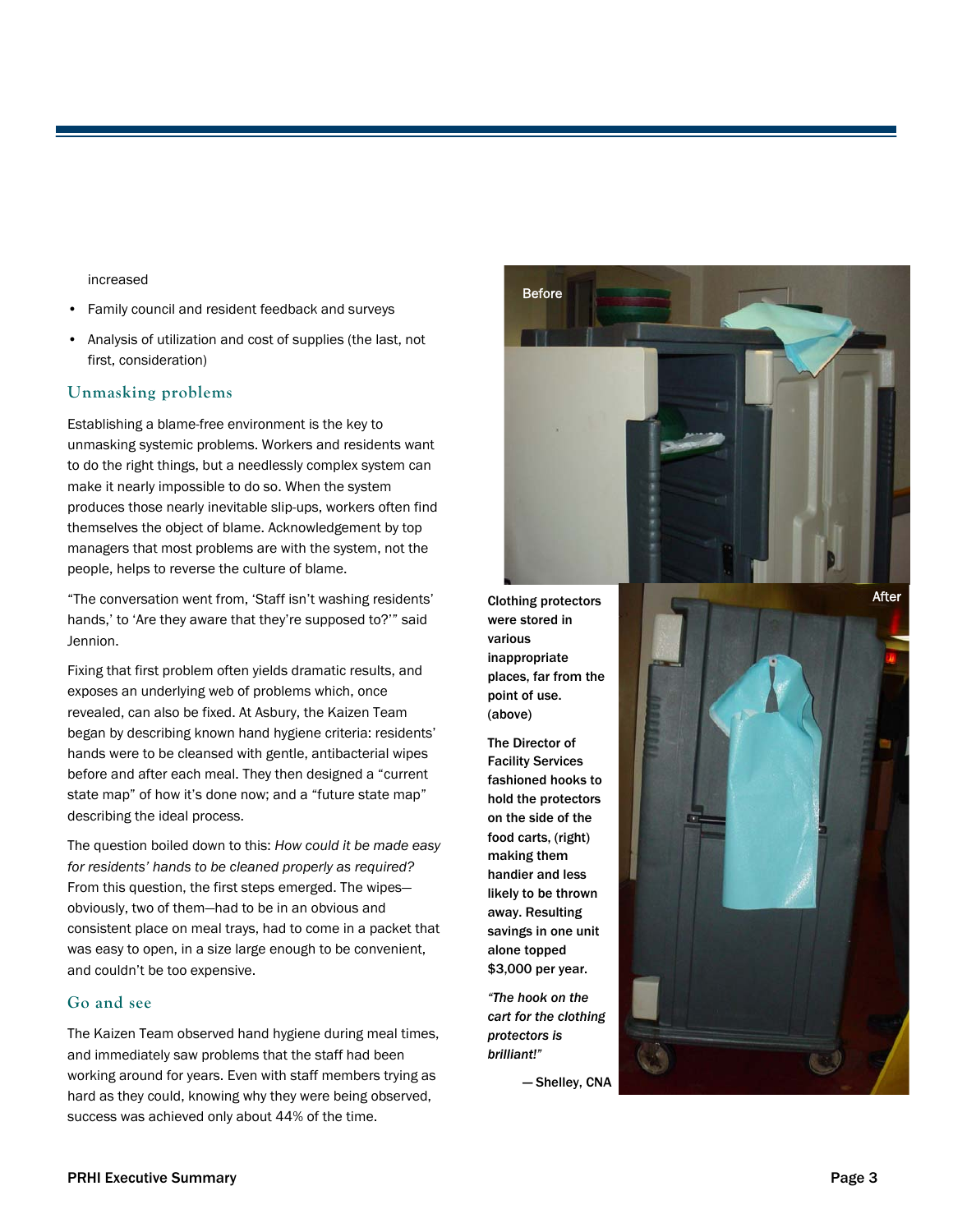# **Asbury Heights** con't

The Kaizen Team mapped out the problems they saw: clothing protectors and hand wipes were not readily available.

Clothing protectors, thin plastic and paper gowns to cover the residents' clothes during meals, were often stored on top of the food cart, where trays or plate covers were often placed. In fact, clothing protectors could often be found hanging on hand rails, on the piano, and in patient rooms, in an attempt to keep them close to the point of use.

The problem was that incorrect storage soiled and spoiled countless clothing protectors, which, at 10 cents apiece, really added up.

As expected, observations turned up other seemingly intractable problems. Trash bags were tied to the handles of the food carts, creating mess and inconvenience that had been tolerated as long as anyone could remember. It took a team trip to the food preparation center to solve the problem, immediately and permanently. Unbeknownst to most of the staff, the carts' design accommodates a waste bin. Once fitted with new waste bins, use of plastic bags stopped. (See illustration, page 2.)

Solving the problem of wasted and misused clothing protectors took a little more ingenuity. To keep them close to the point of use, it made sense to find a way to attach them to the food cart. But the cart manufacturer did not offer an option that would work, so a maintenance technician, using spare parts on hand, devised a peg for the clothing protectors and installed them on each cart. Clean clothing protectors were always at the ready now, and the waste ceased. (See illustration, page 3.)

#### **A more complete view**

The team fanned out to look at the entire standard of care around meal times, moving toward the "future state" they'd mapped earlier in the Kaizen. They discovered a way to ensure that hand wipes on the tray were always in the same position, which was not only efficient for workers, but helped family members and private duty staff quickly adopt the new process. In formalizing these procedures, the team created job instruction sheets,



Trays were assembled in a non-standard way (top); standardizing the layout ensured that the new, larger hand wipes were easy to find and use.

*"The big wipes are easier to open and better for washing residents' hands."* — Willow RN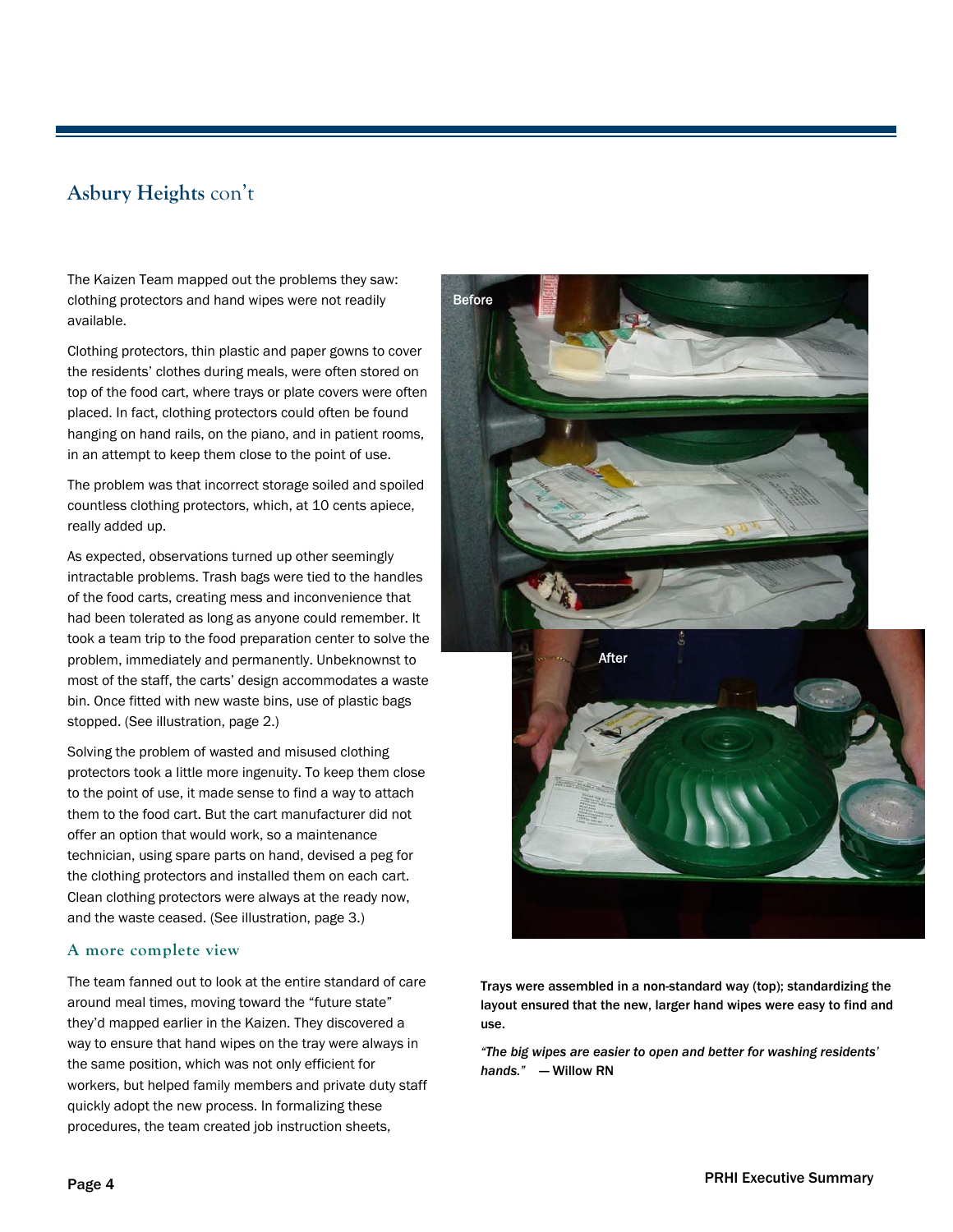## **Asbury Heights** con't



#### Results (left)

Follow-up confirmed that the new hand hygiene methods were working about 98% of the time. The processes, techniques and materials have been adopted across the facility. All workers have been trained. Residents, family members and staff report improved satisfaction at meal times.

simple drawn pictures illustrating the steps involved in, for example, positioning of the hand wipes on the food tray or pre- and post- meal hand hygiene. The sheets also include three columns: What to do; How to do it; and Why it needs to be done. (That last column is created out of respect for the worker, who needs to know the reason for the work.)

Even the most routine event—the thrice daily feeding of residents—turned out to be far more detailed than staff had anticipated. Standardizing some of the most obvious steps did two things: 1) it revealed additional problems, but 2) it freed time for staff members to continue making improvements.

## **Results**

Now that food carts had hooks to hold the clothing protectors, that waste—over 30 per day in the Willow unit alone—ceased, saving Asbury about \$3,300 per year. The hooks were fashioned out of material that would otherwise have found its way into the waste stream.

Adding eight waste cans to the food carts cost about

\$350, but the cost of the plastic bags, and the extra time spent dealing with them, ended.

At the start of the project, hand wipes on the trays were simply discarded, generating \$1,117 of pure waste. Providing two larger, better wipes per tray costs \$7,818; however, residents, their family members, and staff, all report much higher satisfaction. Better hand hygiene ultimately means that Asbury's already-low infection rate should decline further.

Success tends to feed on itself. Once top managers begin to embrace the Lean philosophy, going to the workplace to remove barriers and assist in process improvements, it is possible to move Kaizen and continuous improvement into other areas—even clinical ones. Standardizing procedures and removing waste makes residents safer, and increases satisfaction among residents, families and workers.

## **Sustaining the gain: Post-Kaizen**

Follow-up observations two weeks after the Kaizen revealed that the new hand hygiene process was followed 98% of the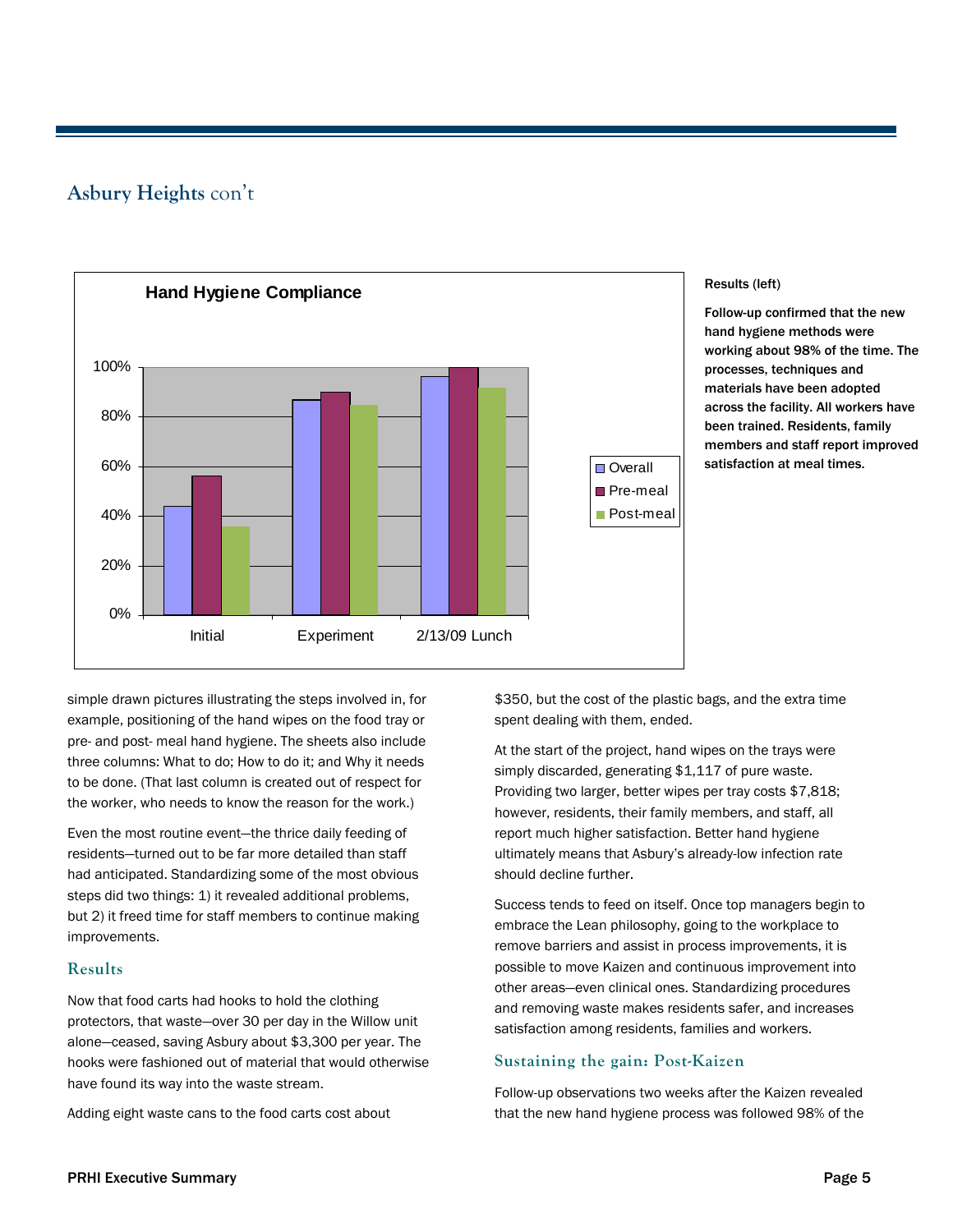## **Asbury Heights** cont'd



## **The Four-day Kaizen**

*Day 1 – Review business case; objectives; introduction to Lean; observe current condition and analyze observational data; create current state map; reflect* 

*Day 2 – Observe current condition, Develop a future state vision and map it; plan for rapidcycle experiments; report out* 

*Day 3 – Conduct experiments planned on Day 2; observe new process, analyze experiment data; report out; reflect* 

*Day 4 – Finalize experiments, trials as needed; observe new process, finalize analysis of data; prepare future state action plan; report out* 

time. At the follow-up meeting, the leadership team agreed to continue reviewing open items; ensuring improvements are achieved; discussing additional opportunities; continuing to improve progress toward the ideal future state; and implementing countermeasures (which include standardizing, documenting, measuring, and training).

 "Comments from staff are very favorable about the new process," says Jennion. "The real vote of confidence came when staff on the other units saw and heard from Willow how well it was going and started to use the process themselves."

All units have now been trained and are officially using the new process. Observations of those units will take place soon, and the results will be used to create a new "Current State Map." From there, further improvements can be made.

# **Hand hygiene in a nursing home: Why it matters**

To those uninitiated in systems thinking, spending four days of intensive staff time to fix a seemingly simple problem, like wiping residents' hands before and after meals, might seem like a waste of time.

But to those who understand how seemingly simple problems can quickly lead into a web of complexity, solving one problem at its root cause, in a way that means it will never recur, is a very big deal. The Asbury Kaizen shows that following one problem and using the ideas and talents of frontline staff to fix it, can yield quick, impressive results.

- Focus intently on ONE problem, and follow it across the work "silos" in the organization
- Analyze the connections from one person's work to the next, to see where communication was breaking down
- Design—as a cross-functional team—small, quick experiments in making the work flow better
- Look at whether the experiment made things better (or not), and decide on the next steps

The Kaizen activity was a way to take the basic classroom information imparted in training like PPC University and others, and spread it to the point of care. The Kaizen used

The Kaizen event taught frontline workers how to: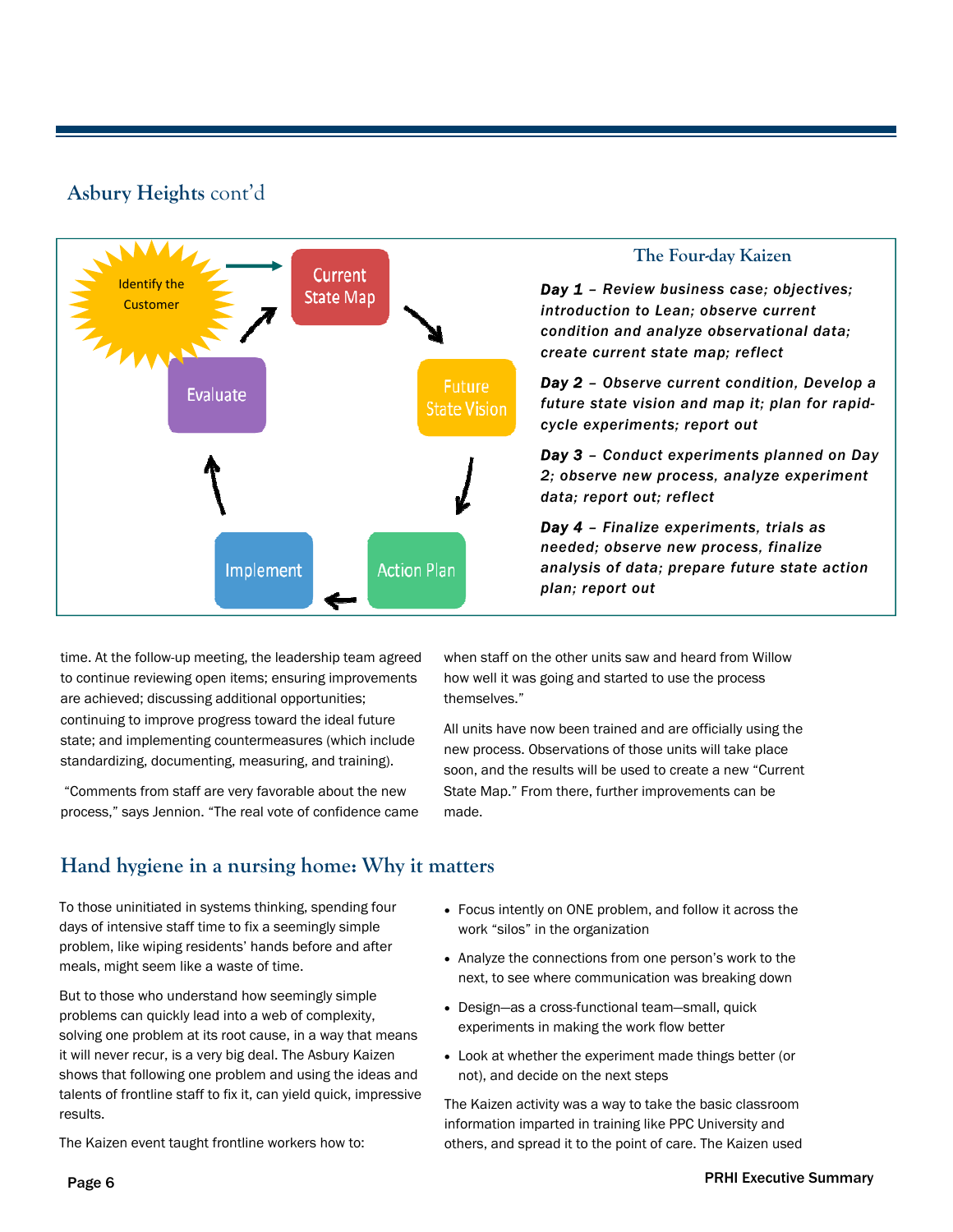the creativity of every person close to the work, and freed up the time necessary to untangle the problem all the way to its root causes. It improved communication among departments that may never have had reason to talk before.

In short, the Kaizen activity is a way to honor people close to the work, foster work redesign, and create a learning

organization. As more are done, the learning spreads throughout the facility, and more problems are solved, one by one, to root cause. Backsliding is minimal, because the work itself has been redesigned by the people doing it and those people know how to improve it further.

For more information about holding a Kaizen event at your organization, call Barbe Jennion at PRHI, 412-586-6711.



# **Belmont University course complements PPC University, attracts international participants**

PRHI's Steve Taninecz reviews the learning from the circuit board exercise.

Of the 22 participants in the February week-long Belmont University Lean Certification Course in Nashville, five healthcare professionals traveled from Singapore, one from Malaysia, and one from Sweden.

Some who have already attended PRHI's Perfecting Patient Caresm University appreciate the reinforcement and additional teaching approaches of the Belmont Course, offered through the Massey Graduate School of Business.

Headed by Nashville's Healthcare Performance Partners (HPP), the Belmont certification course is offered in partnership with PRHI, Lean Healthcare West, and Exempla Health of Denver.

The February course offered nationally renowned Lean healthcare practitioners from around the country:

PRHI trainers Barbe Jennion, Steve Taninecz and Laura

Mahood led a day-long circuit board exercise and helped with a workplace simulation exercise

- Cindy Jimmerson of Lean Healthcare West led a day-long seminar in value stream mapping and A-3s
- Dr. David Munch of Exempla Health led a half-day orientation on communications and team-building
- HPP trainers used videos and photographs from actual healthcare sites, and hands-on exercises, to demonstrate the principles of the Toyota Production System, which were taught throughout the week

The next Belmont University Course is scheduled for October 19 — 23, 2009. Register at www.buleancourse.com or call Jessica Shaw at 615-206-0701.

## **On the Bookshelf...**

- Graban, Mark. *Lean Hospitals: Improving Quality, Patient Safety, and Employee Satisfaction*
- Grunden, Naida. *The Pittsburgh Way to Efficient Healthcare: Improving Patient Care Using Toyota Based Methods*
- Jimmerson, Cindy. *A3 Problem Solving for Healthcare: A Practical Method for Eliminating Waste*
- Liker, Jeffrey. *The Toyota Way*
- Nance, John. *Why Hospitals Should Fly: The Ultimate Flight Plan to Patient Safety and Quality Care*